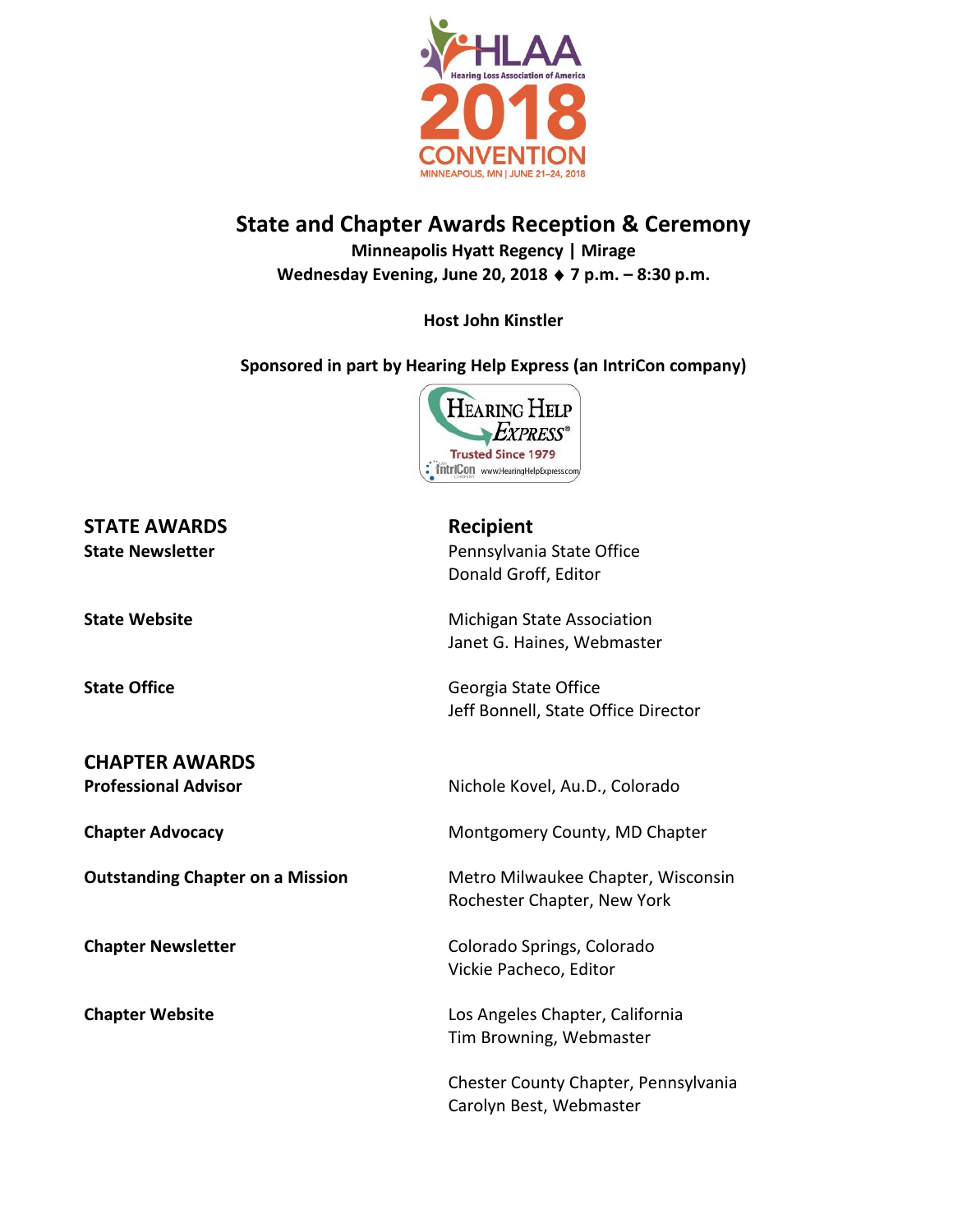| <b>Up &amp; Coming Chapter</b>                                                  | Orrville-Wooster Chapter, Ohio<br>Deborah Schaaf     |
|---------------------------------------------------------------------------------|------------------------------------------------------|
| <b>FOUNDER'S DAY</b>                                                            | Central Oklahoma Chapter                             |
| <b>HLAA 2018 SCHOLARSHIPS</b><br>Donor<br><b>Rocky and Ahme Stone Endowment</b> | <b>Recipient</b><br>Pamela Martin, Wisconsin         |
| <b>Bob Branigin Scholarship</b><br><b>Bob Branigin</b>                          | Verna Dow, California<br>Trudy Ross, Kentucky        |
| <b>Kimberly August</b><br><b>Deanna Baker</b>                                   | Michelle Triplett, Ohio                              |
| <b>Bob Branigin, Diane Humphrey</b><br>Lisa Johnston, Lori Yeager               | Helen Droitsch, UT                                   |
| <b>Hollace Goodman</b>                                                          | June Ruth, Arizona                                   |
| <b>Greater St. Louis, Missouri</b>                                              | Jean Draths, Illinois                                |
| <b>Montgomery County, Maryland</b>                                              | Elizabeth Ermenc, Wisconsin<br>Faye Jones, Wisconsin |
| Sun Lakes, Arizona                                                              | Minerva Gutierrez, Arizona                           |
| <b>Washington, DC</b>                                                           | Jennifer Nelson, California<br>Malinda Leeds         |
| <b>HLAA2018 VETERAN SCHOLARSHIPS</b><br>Donor<br>AT&T                           | Recipient<br>Mark Knecht, Oregon                     |
| <b>Starkey Hearing Technologies</b>                                             | David Schible, Georgia                               |
| Verizon                                                                         | Martin Collinsworth, Arizona                         |